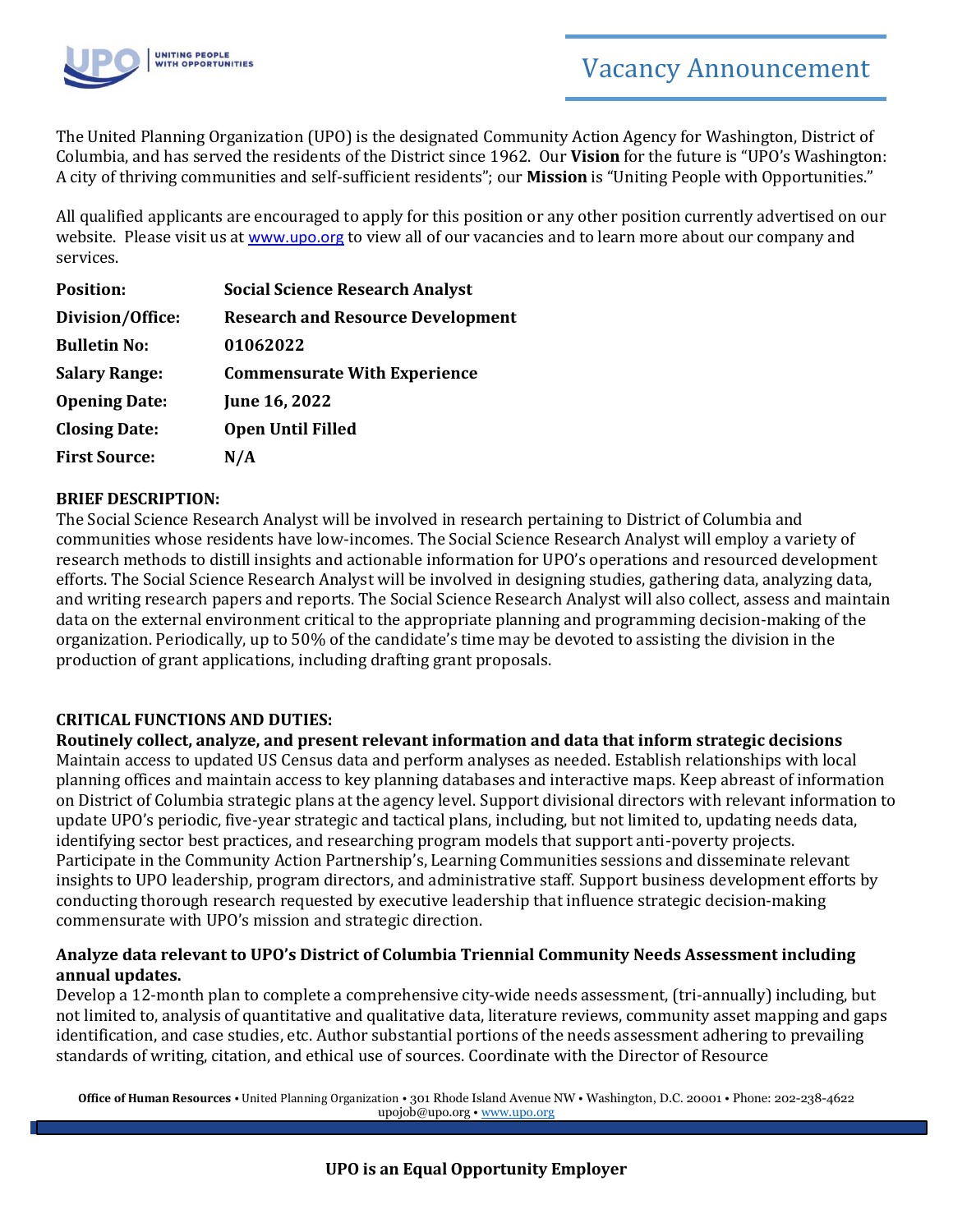#### **Vacancy Announcement Social Science Research Analyst Page Two**

Development and Research to develop a resource plan to complete the needs assessment. Coordinate with UPO inter-office staff to analyze qualitative needs assessment data (e.g., focus groups/interviews) and other Information. Prepare presentations for reporting to UPO leadership, board members, and general public relative to findings of the needs assessment.

#### **Support Resource Development functions**

Support the organization's grant development function by developing content needed for grant proposals. Support post-award reporting of grant-funded programs**.** Perform prospecting of potential, relevant funders to which applications may be submitted.

#### **MINIMUM QUALIFICATIONS**:

Bachelor's degree in Psychology, Economics, Public Policy, Public Health, Sociology, Social Work, Human Development, or a related field. Experience working with datasets including via scripting language (e.g., R, Python, VBA etc.). Experience conducting primary and secondary research. Experience working on concurrent projects in a cross-functional environment. Experience converting qualitative and quantitative information into clear narratives and visually compelling presentations accessible to multiple audiences. Excellent writing ability with flexibility in writing in a variety of domains. Demonstrated experience utilizing methodology concepts for analysis and brief findings. At least two years of quantitative or statistical analysis experience. Must be able to work sensitively and effectively with individuals of diverse educational, socio-economic and cultural backgrounds.

#### **DESIRED QUALIFICATIONS**:

Master's or PhD in Psychology, Economics, Public Policy, Public Health, Sociology, Social Work, Human Development, or a related field. Experience in GIS (Geospatial Information Systems) platform, conducting placebased data analyses and visualizations is a plus. Experience with data visualization is preferred (e.g., Tableau or other). Experience programming in a variety of data statistical platforms software including Stata, SPSS, R, Mplus, or Python, among others. Experience writing private and government grants. Advanced statistical knowledge (e.g., descriptive statistics including means, frequencies, regressions, etc.).Able to design and conduct interviews, focus groups, and analyze qualitative data.

# **OTHER REQUIREMENTS**:

In the event that an offer is extended, the candidate will be required to successfully complete a criminal background check and/or FBI fingerprinting, as well as pre-employment drug screening, as applicable for the position.

# **This position** *IS* **covered by the collective bargaining agreement with the CWA union.**

**Office of Human Resources** • United Planning Organization • 301 Rhode Island Avenue NW • Washington, D.C. 20001 • Phone: 202-238-4622 upojob@upo.org • [www.upo.org](http://www.upo.org/)